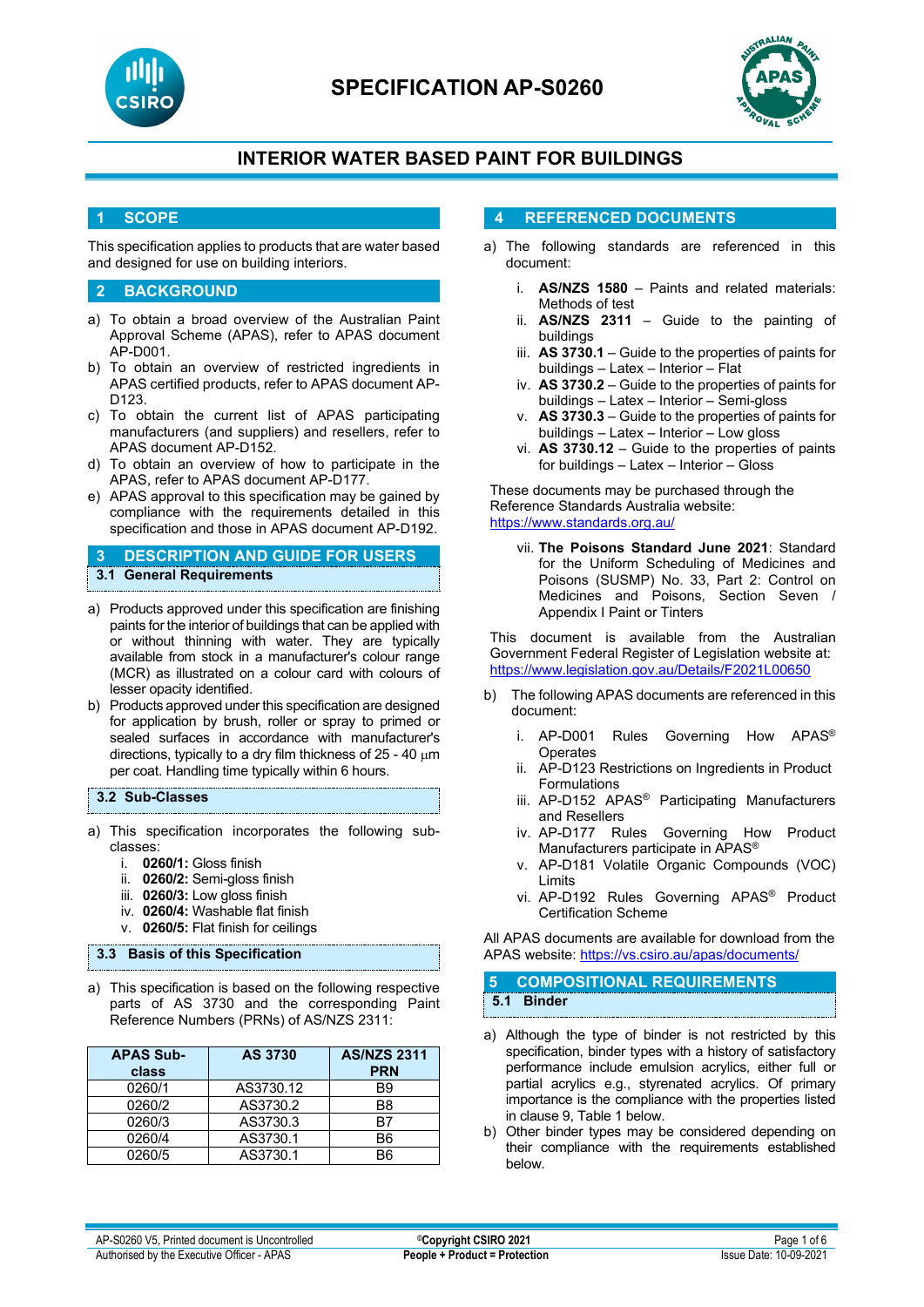

# **SPECIFICATION AP-S0260**



## **INTERIOR WATER BASED PAINT FOR BUILDINGS**

#### **5.2 Volatiles**

- a) The volatile portion shall typically be comprised of water.
- b) For VOC content restrictions, refer to APAS document AP-D181.

#### **5.3 Pigmentation**

- a) Pigmentation shall be non-toxic and inert and comply with the requirements of the SUSMP.
- b) Of primary importance is that the choice of pigmentation shall result in compliance with the technical requirements detailed in clause 9, Table 1 below.

#### **5.4 Colour**

a) Products approved under this specification are normally available in a wide range of colours known as the manufacturer's colour range or MCR. Refer to the manufacturer's product or technical data sheet for more information.

#### **6 PRODUCT APPROVAL REQUIREMENTS 6.1 General Requirements**

a) The product and its application for approval shall comply with the relevant requirements of APAS document AP-D192 during the life of the approval.

#### **6.2 Technical Requirements**

- a) The product shall comply with **all** the requirements of clause 9, Table 1 below.
- b) Subject to compliance with all the requirements of this specification, the level of Approval appropriate to the application shall be given to the system.

#### **6.3 Health and Safety Requirements**

- a) The manufacturer's Safety Data Sheet (SDS) must be studied closely prior to using the product and complied with during use of the product.
- b) Products intended for sale in Australia shall comply with all the requirements of the SUSMP. Products intended for sale in other countries shall comply with all local WHS and environmental requirements.
- c) The product shall comply with all requirements of clause 6.3 and 6.4 of APAS document AP-D192.

## **7 APPENDIX A**

## **Polishing Test**

#### 7.1 **Scope:**

This method is intended to simulate cleaning of wall surfaces and to exclude products which **polish** readily, with the resultant shiny and patchy appearance of a wall surface viewed at low angle under low angle incident lighting conditions.

#### 7.2 **Equipment:**

- i. A cork sanding pad of the same general dimensions as detailed in AS/NZS 1580.459.1 (Resistance to Washing)
- ii. Medical gauze (Handy elastic gauze No.76044/1 from Beiersdorf Aust Ltd is suitable)
- iii. Gardner scrub machine (or equivalent)
- iv. Tap water
- v. Leneta test panels approx. 150 x 300 mm

#### 7.3 **Procedure:**

- i. This test largely follows the method detailed in AS/NZS 1580.459.1 (Resistance to Washing) with changes to the procedure as detailed below.
- ii. Prepare test panel by drawing down the test paint on the Leneta chart using a #32 wire wound bar. Other equivalent alternative methods of applying a film may be used.
- iii. Allow the test panel to dry for 7 days at ambient temperature.
- iv. Measure and record the gloss using a 60° gloss head.
- v. Substitute the cork sanding block for the foam pad.
- vi. Wrap at least 4 layers of the medical gauze around the block in the direction of scrubbing.
- vii. Soak the gauze in tap water for 10 minutes (detergent is not used).
- viii.Operate the scrubbing machine continuously for 200 cycles.
- ix. On completion of the 200 cycles, allow panel to dry for 2 hours and determine the gloss level of the scrubbed area using a 60° gloss head.

#### 7.4 **Reporting:**

Report the change in 60° gloss.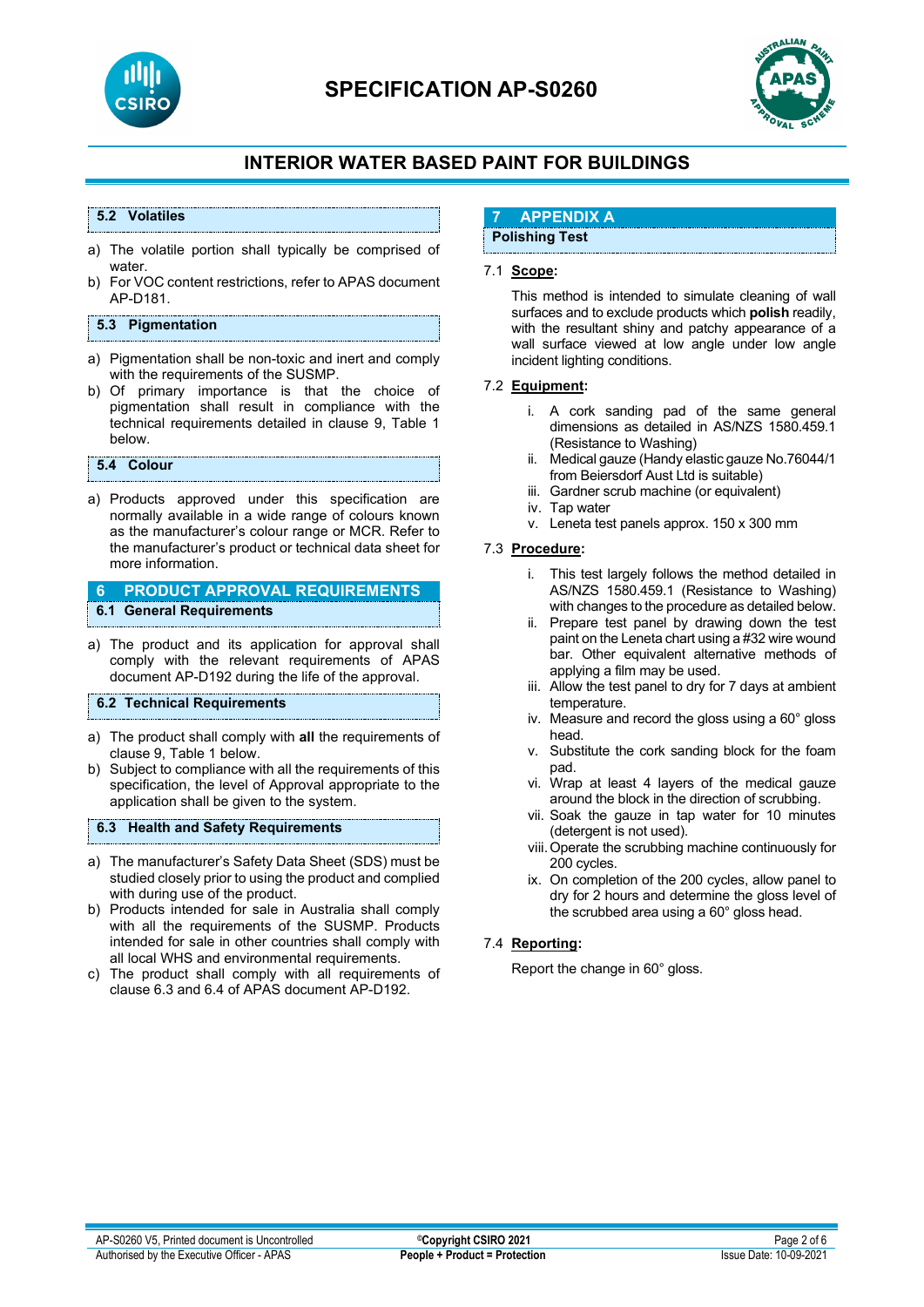



## **INTERIOR WATER BASED PAINT FOR BUILDINGS**

### **8 APPENDIX B**

### **Colourant Acceptance**

#### 8.1 **Scope:**

This method details the test method to be utilised to demonstrate a satisfactory level of colour development through the addition of machine colourants.

#### 8.2 **Equipment:**

- i. 500 mL of each tinting base in the MCR
- ii. A machine colourant tinting system
- iii. A sealed cardboard test panel of approx. size 150 x 100 mm for each colour

#### 8.3 **Procedure:**

- i. **Selection of colour:** The colour shall be selected using the same process as detailed in APAS document AP-D192 Appendix A, clause A3:
	- a. Where the colourant system is well established in the Australasian marketplace, one colour per tint base as detailed in Table A1.
	- b. Where the colourant system is new to the region, sample preparation and colourant testing as per clause A3 a) i. of the above document shall be conducted.
- ii. Test panels are then prepared as follows:
	- a. To a sealed cardboard panel apply one coat of test paint (typically by 0.032 wire wound bar coater) and allow to dry (may be forced dry or allowed to dry overnight).
	- b. Apply a further coat of test paint to the cardboard panel using the same wire wound coater.
	- c. Using a finger with gentle pressure, immediately rub an area of the film about 30 mm in diameter in a circular motion until a slight tackiness is detected. Allow the panel to dry overnight.
- iii. The difference in colour between the two sections on the panel shall not exceed a rating of 1 when<br>assessed using test method AS/NZS using test method 1580.481.1.12.
- iv. Test panels of dimensions 100 x 150 mm demonstrating the colour acceptance and including details of each colourant included in each panel, are to be supplied to APAS.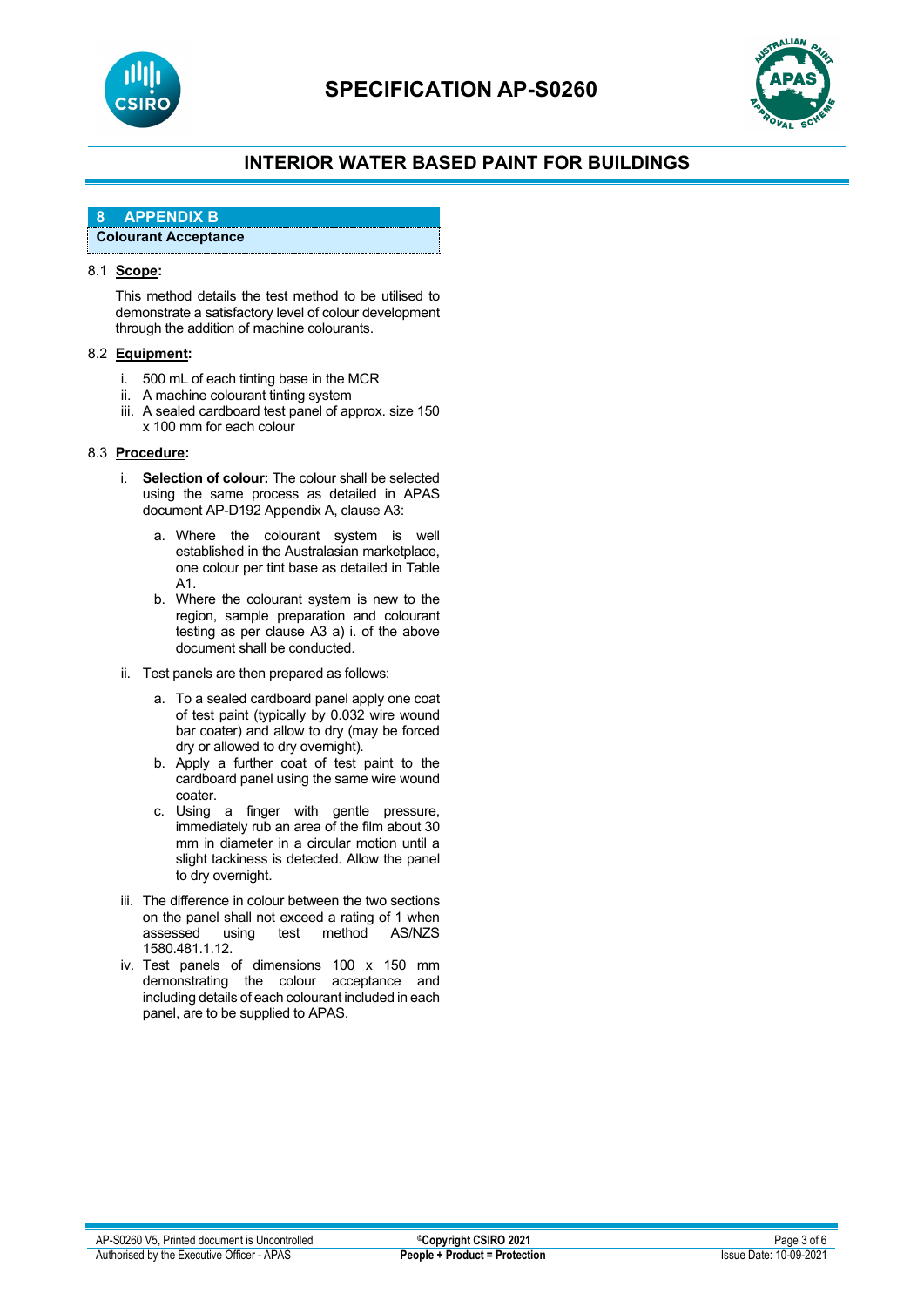



## **INTERIOR WATER BASED PAINT FOR BUILDINGS**

## **9 TABLE 1: PERFORMANCE PROPERTIES**

| <b>TEST</b>                                                  | <b>AS/NZS</b><br>1580  | <b>REQUIREMENTS</b>                                                                                                                                                                                                                      |  |  |
|--------------------------------------------------------------|------------------------|------------------------------------------------------------------------------------------------------------------------------------------------------------------------------------------------------------------------------------------|--|--|
|                                                              | <b>METHOD</b>          |                                                                                                                                                                                                                                          |  |  |
| <b>General Requirements</b>                                  |                        |                                                                                                                                                                                                                                          |  |  |
| <b>General Requirements</b>                                  | AS 3730.X              | Shall comply with all the requirements of clause 5 Typical Properties<br>and Characteristics and Table 1 of the applicable Standard as<br>defined in clause 3.3 a) above (except for the washability test for sub-<br>class AP-S0260/5). |  |  |
|                                                              |                        | All test results shall be reported.                                                                                                                                                                                                      |  |  |
| Non-volatile Content by Volume<br>(Volume Solids)            | 301.2                  | White product only:<br>0260/1: Minimum 32%.<br>0260/2: Minimum 34%.<br>0260/3: Minimum 36%.<br>0260/4 and 0215/5: Not specified.                                                                                                         |  |  |
|                                                              |                        | Volume solids may be determined theoretically from raw<br>material data except where solid constituents incorporate sealed<br>air voids.                                                                                                 |  |  |
| <b>VOC Content</b>                                           | <b>APAS</b><br>AP-D181 | Refer to APAS document AP-D181 for method and limits.<br>If the APAS specification is not listed on AP-D181, a declaration of<br>VOC content is still required.                                                                          |  |  |
| <b>Wet Paint Tests</b>                                       |                        |                                                                                                                                                                                                                                          |  |  |
| Viscosity<br>- High Shear Viscosity<br>- Low Shear Viscosity | 214.3<br>214.x         | $0.1 - 0.4$ Pa.s.<br>To be recorded.                                                                                                                                                                                                     |  |  |
| Odour                                                        |                        | The paint shall not exhibit any offensive or irritating odour during<br>application or drying and shall be substantially free from odour after air<br>drying for 24 hours.                                                               |  |  |
| <b>Storage Stability</b>                                     |                        | In addition to the requirements stated in AS 3730.X, the application<br>of the aged sample shall produce a smooth film of uniform colour<br>and appearance when tested in accordance with AS 1580.205.1 & 3.                             |  |  |
| <b>Dry Film Tests</b>                                        |                        |                                                                                                                                                                                                                                          |  |  |
| <b>Specular Gloss</b>                                        | 602.2                  | $0260/1$ : > 50 GU at 60°.<br>0260/2: > 20 ≤ 50 GU at 60°.<br>0260/3: > $5 ≤ 20$ GU at 60°.<br>0260/4: < 5 GU at $60^{\circ}$ .<br>0260/5: $<$ 2 GU at 85 $^{\circ}$ .                                                                   |  |  |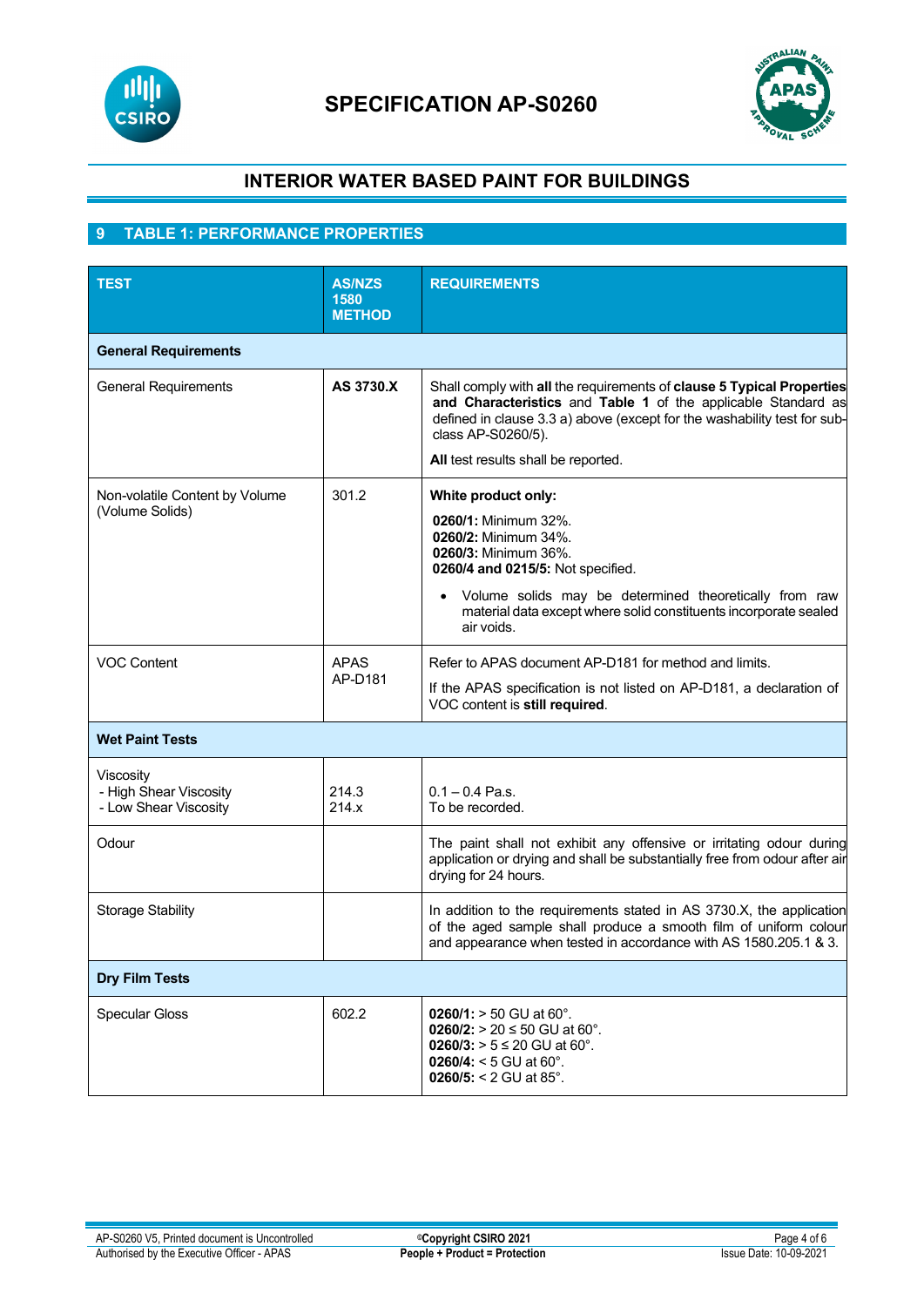

# **SPECIFICATION AP-S0260**



## **INTERIOR WATER BASED PAINT FOR BUILDINGS**

| <b>TEST</b>                 | <b>AS/NZS</b><br>1580<br><b>METHOD</b> | <b>REQUIREMENTS</b>                                                                                                                                                                                                                                                      |
|-----------------------------|----------------------------------------|--------------------------------------------------------------------------------------------------------------------------------------------------------------------------------------------------------------------------------------------------------------------------|
| Dry Film Tests (Cont.,)     |                                        |                                                                                                                                                                                                                                                                          |
| <b>Polishing Test</b>       | Clause 7,<br>Appendix A                | Products shall be tested in accordance with Clause 7, Appendix A.<br>Change in gloss of scrubbed area for:<br><b>0260/1, 0260/2 and 0260/3:</b> Shall be $\leq$ 4 gloss units at 60°.<br><b>0260/4:</b> shall be $\leq$ 4 gloss units at 85°.<br>0215/5: Not applicable. |
| <b>Colourant Acceptance</b> | Clause 8,<br>Appendix B                | Products shall be tested in accordance with Clause 8, Appendix B.<br>Colour difference $\leq 1$ .                                                                                                                                                                        |